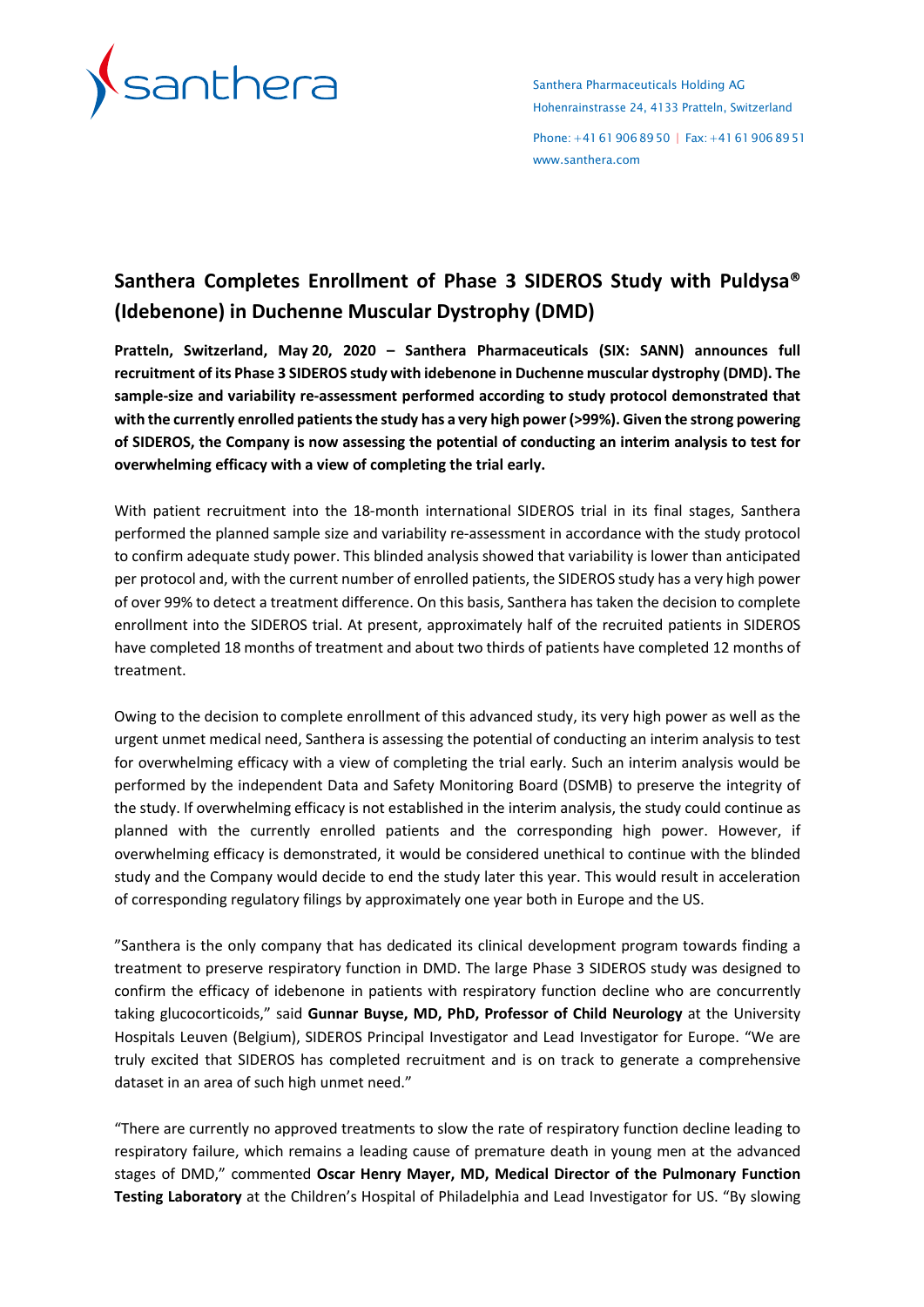the rate of respiratory function decline, we open the possibility to delaying the time to chronic respiratory failure and the need to assisted ventilation and reducing the risk of other life-threatening respiratory complications."

"We are delighted to have reached such an important milestone and wish to express our sincere thanks to patients and families, caregivers, physicians and study personnel for their support and commitment," added **Kristina Sjöblom Nygren, MD, Chief Medical Officer and Head of Development of Santhera**.

SIDEROS, the largest currently ongoing clinical trial in DMD, is a double-blind randomized placebocontrolled Phase 3 study evaluating the efficacy of idebenone in delaying the loss of respiratory function in patients with DMD. Patients on any stable glucocorticoid treatment scheme and irrespective of the underlying dystrophin mutation or ambulatory status were randomized to receive oral idebenone (900 mg/day, divided in three doses) or placebo for 18 months. The primary endpoint of the trial estimates the treatment difference in FVC%p (forced vital capacity % predicted). Patients completing the trial are offered the opportunity to enroll in an open label extension study where all patients receive idebenone. The study is currently conducted in 62 sites in the United States, Europe and Israel. Further information is available at ClinicalTrials.gov NCT#02814019.

# **About Duchenne Muscular Dystrophy**

DMD is one of the most common and devastating types of progressive muscle weakness and degeneration starting at an early age and leading to early morbidity and mortality due to respiratory failure. It is a genetic, degenerative disease that occurs almost exclusively in males with an incidence of up to 1 in 3,500 live male births worldwide. DMD is characterized by a loss of the protein dystrophin, leading to cell damage, impaired calcium homeostasis, elevated oxidative stress and reduced energy production in muscle cells. With age, progressive respiratory muscle weakness affecting thoracic accessory muscles and the diaphragm causes respiratory disease, impaired clearance of airway secretions, recurrent pulmonary infections due to ineffective cough, and eventually respiratory failure. There is currently no treatment approved for slowing loss of respiratory function in patients with DMD.

#### **About Idebenone in Duchenne Muscular Dystrophy**

Idebenone is a synthetic short-chain benzoquinone and a cofactor for the enzyme NAD(P)H:quinone oxidoreductase (NQO1) capable of stimulating mitochondrial electron transport, reducing and scavenging reactive oxygen species (ROS) and supplementing cellular energy levels.

DELOS is a Phase 3, double-blind, placebo-controlled 52-week study which randomized 64 patients, not taking concomitant glucocorticoids, to receive either idebenone (900 mg/day) or matching placebo. The study met its primary endpoint, the change from baseline in peak expiratory flow (PEF) expressed as percent of predicted, which demonstrated that idebenone can slow the loss of respiratory function and reduces the risk of bronchopulmonary adverse events [1-5]. Supportive data for idebenone were shown in the Phase 2 double-blind, placebo-controlled DELPHI study and its 2-year open-label extension study (DELPHI-E).

SYROS is a prospectively planned, retrospective collection of long-term respiratory function data from 18 patients who completed the DELOS study and subsequently received idebenone (900 mg/day) under Expanded Access Programs (EAPs). The SYROS study showed that the previously observed beneficial effect of idebenone in reducing the rate of respiratory function decline was maintained for up to six years during treatment [6].